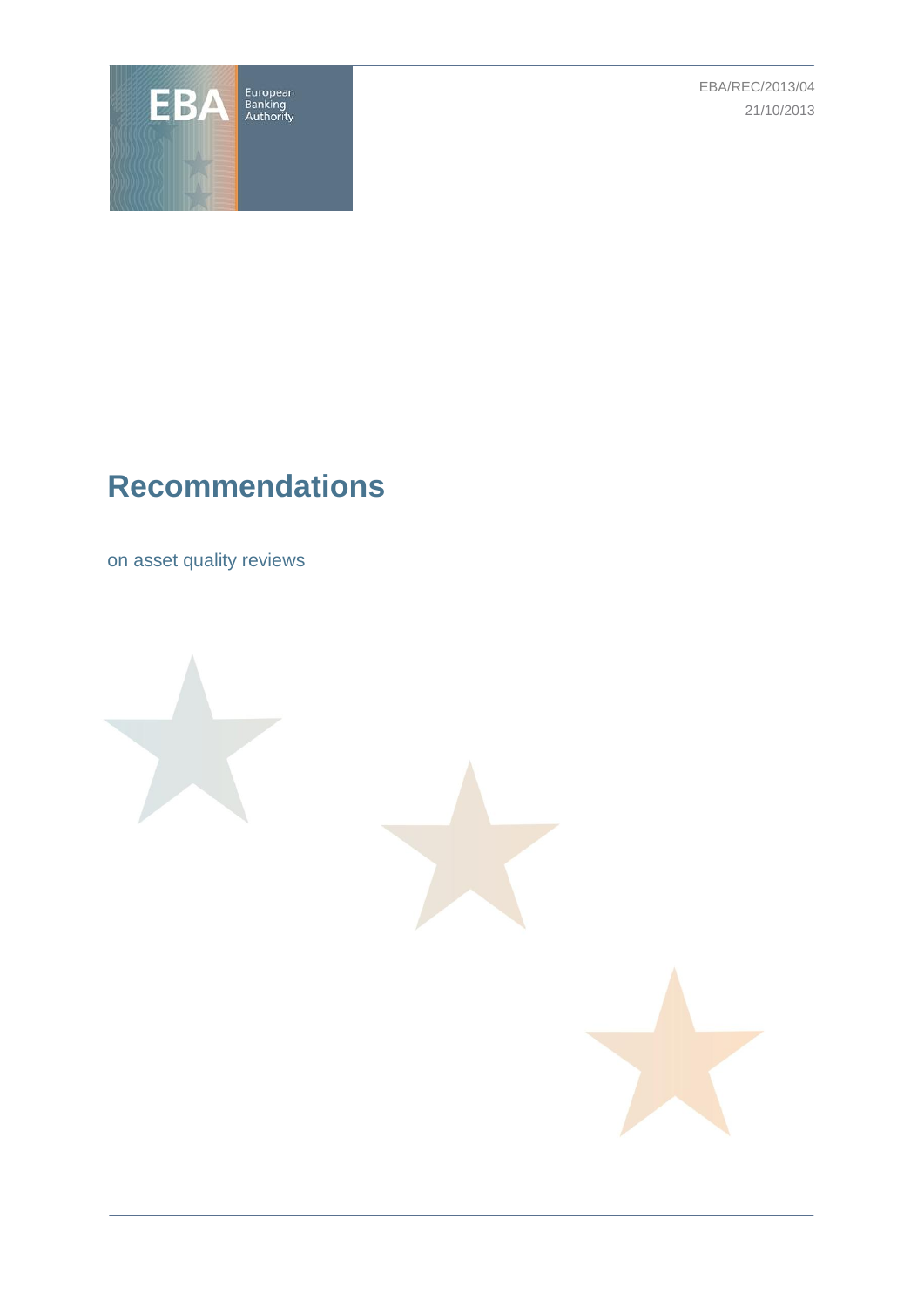# Recommendations on asset quality reviews

# Table of contents

| 1.                                                            | <b>Executive Summary</b>                     | 3  |  |  |
|---------------------------------------------------------------|----------------------------------------------|----|--|--|
| 2.                                                            | Background and rationale                     | 5  |  |  |
| 3.                                                            | EBA recommendations on asset quality reviews | 6  |  |  |
| Annex I – List of Competent Authorities                       |                                              |    |  |  |
| Annex II - Good Practices on performing asset quality reviews |                                              |    |  |  |
| 4.                                                            | Confirmation of compliance Recommendation    | 17 |  |  |

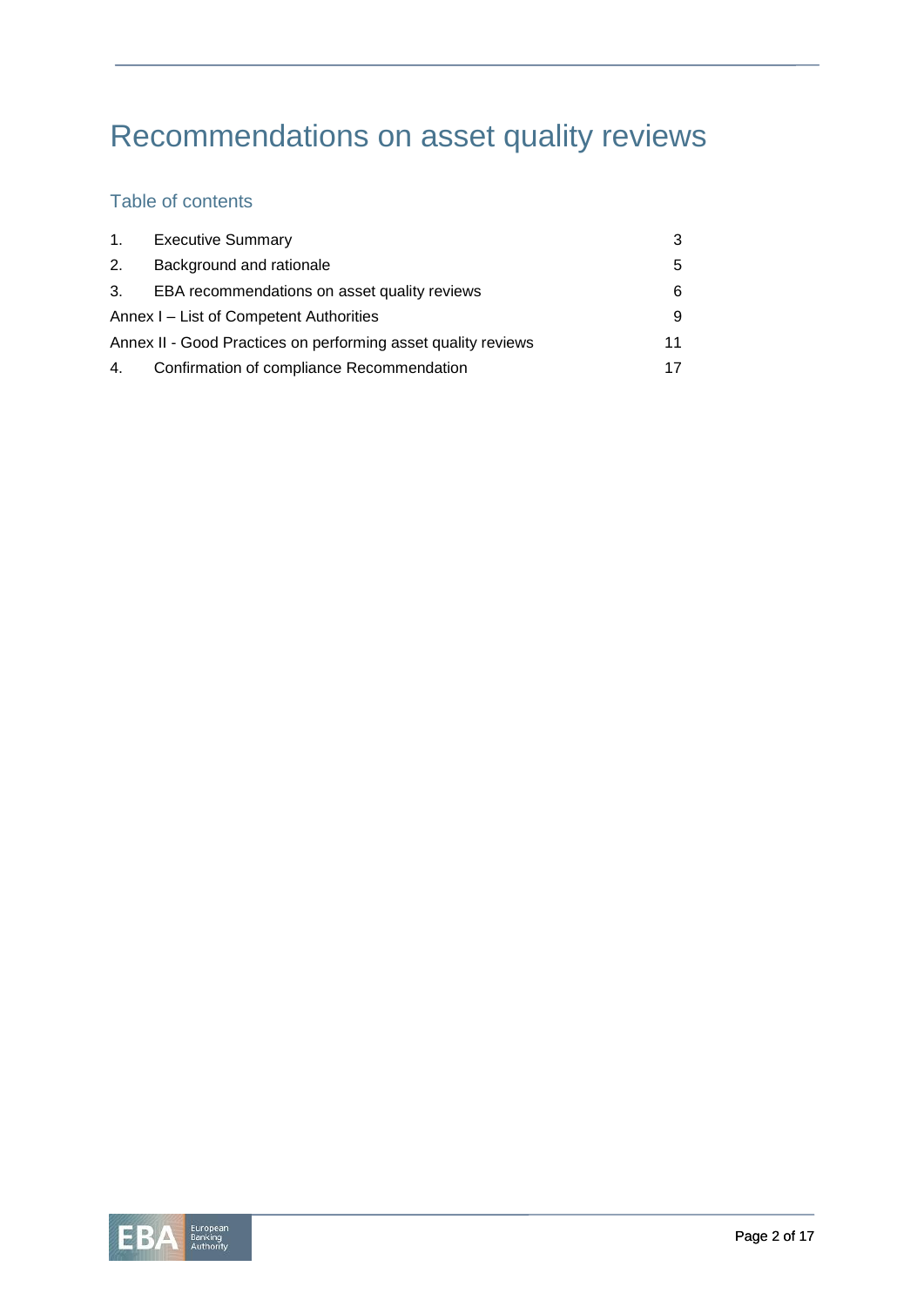## 1. Executive summary

As part of a continued effort to restore confidence in the EU banking sector, the EBA is issuing recommendations to competent authorities requiring participating competent authorities to undertake asset quality reviews (AQRs) of asset classes considered to be high risk. The objective of the recommendations is to contribute to a more uniform approach in competent authorities' evaluations of banks' credit portfolios, including risk classification and provisioning, in order to support sufficiently prudent capital levels and provisions to cover the risks associated with these exposures.

These recommendations promote consistency to the process and outcomes of AQRs at the European level so that remaining doubts about the quality of assets across the EU may be alleviated.

The AQRs remain under the responsibility of the competent authorities. Competent authorities are recommended to assess and identify high risk asset classes in banks´ credit portfolios. This assessment, which should be shared with relevant colleges of supervisors, should ensure that risky portfolios are properly assessed for each reviewed bank. With these recommendations the EBA intends to provide some consistency and coordination in the good practices to be voluntarily followed by the competent authorities.

These recommendations are designed to work with existing and/or planned work on AQRs. The work of the single supervisory mechanism (SSM) and its plans for a balance sheet assessment should be supported but not constrained. These recommendations will ensure sufficient space for the SSM and other competent authorities to clarify the objectives, timeline, expectations and process of AQRs already undertaken, in progress and planned. At the same time, these recommendations will provide non-SSM Member States which have not yet engaged in an AQR with a framework for taking them forward. Where banks operate outside the SSM or otherwise across borders in the EU, colleges of supervisors will be involved in this exercise. They will facilitate information exchange, and where applicable and upon request of the consolidating supervisor, contribute to the analysis undertaken for cross-border banks. The results will be communicated to the college and to the EBA. In this context, measures to improve risk coverage and provisioning, and other measures considered necessary and appropriate address any deficiencies, should be discussed.

When reviewing the results, competent authorities should discuss and challenge the outcomes and consider subsequent actions. As a result, competent authorities should be able to challenge the data received from banks and, if appropriate, recommend measures e.g. to adjust loan losses, provisioning or any other measures considered appropriate by the competent authorities to address any deficiencies.

The EBA, while respecting the communication needs of the competent authorities, will make use of the information provided by them to draft a report summarising the main outcomes of the various AQRs and providing some information in a consistent way across jurisdictions about what steps have been taken and the materiality of the outcomes.

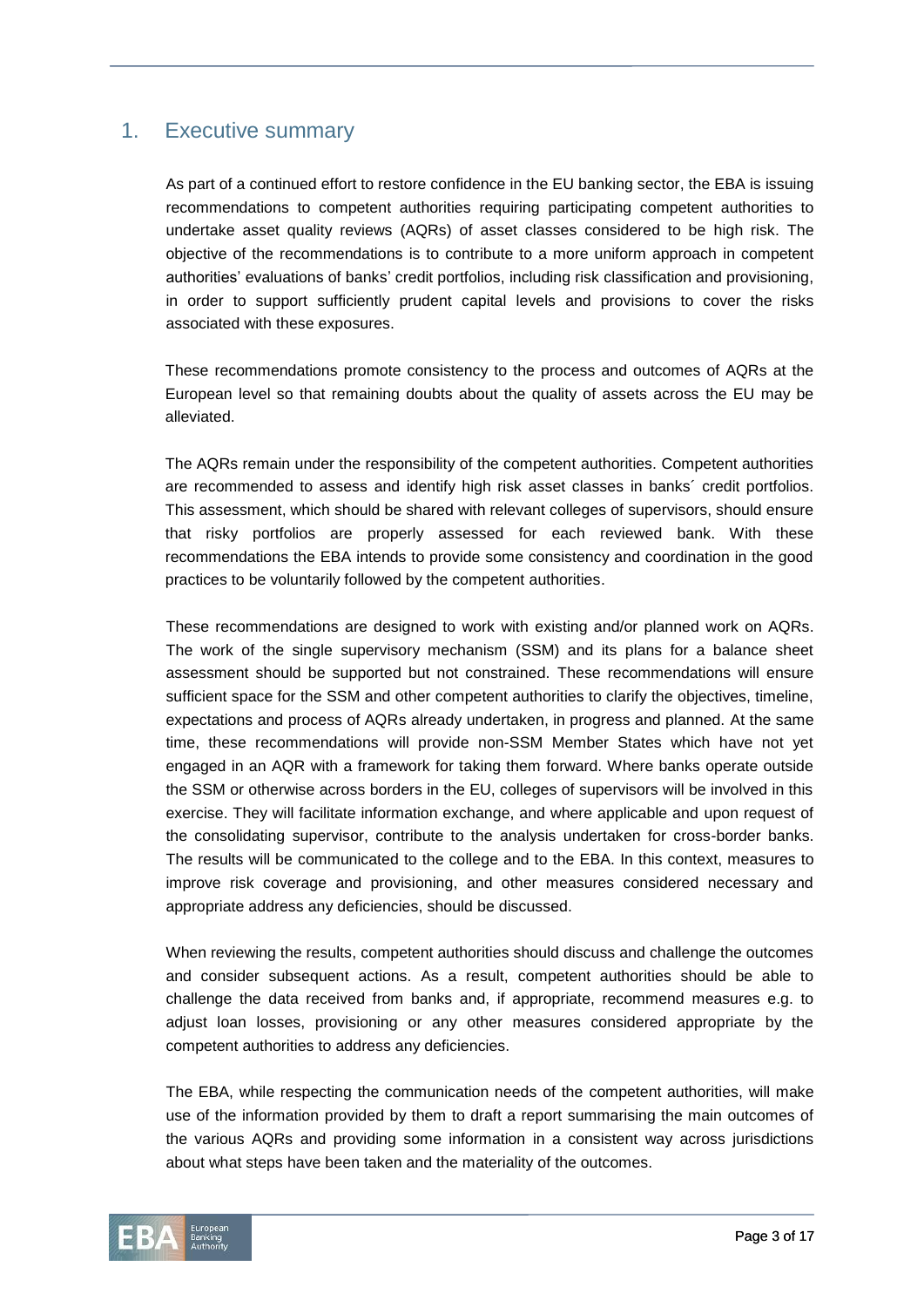These recommendations have been the subject of consultation with relevant competent authorities, but not to a public consultation because they are designed in relation to supervisory responsibilities and address the situation of individual institutions rather than forming part of a general policy. These recommendations will be published on the EBA's website.

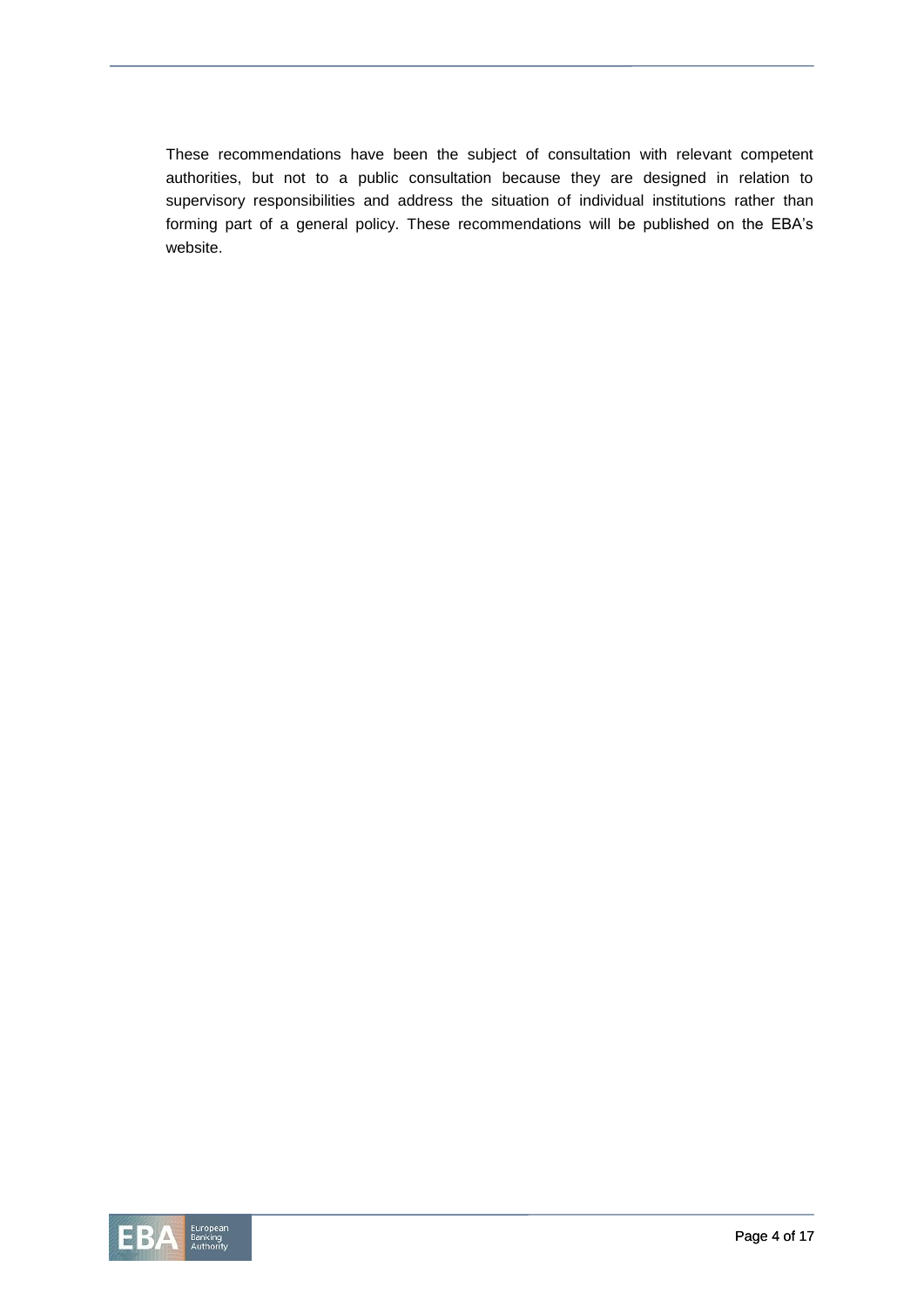# 2. Background and rationale

The EBA has been monitoring forbearance and asset quality for some time in the context of the deteriorating economic environment. This analysis shows deterioration in asset quality across the EU, although this is markedly different across regions, banks and portfolios.

Concerns still exist about forbearance policies and the consistency of asset quality assessments across the EU. In the face of a variety of definitions, the EBA has released consistent definitions of forbearance and non-performing loans<sup>1</sup> to be applied across the EU. These will help to provide a comparable basis for assessment of balance sheets by the competent authorities.

Many competent authorities have stepped up existing measures to monitor asset quality; there is, however, no single and transparent picture of the extent of asset quality issues across the EU. A degree of coordination in communication across the EU about asset quality exercises is therefore necessary to address supervisory and market concerns.

AQRs are increasingly being used as a thorough method of identifying potential losses in some countries' financial sectors, forming a substantial component of bank restructuring work, and also featuring in many on-going supervisory programmes. At the moment, there are differences both in approach and, more importantly, in communication about AQRs across the EU. These recommendations on AQRs focus on a sample of banks in the EU that are considered relevant by the competent authorities. Given the flexibility required for these recommendations, the final sample of banks is under the control of the competent authorities but it should include all relevant entities and those that were subject to the recapitalisation recommendation should be considered as high priority.

These recommendations should help to identify potential problem areas within regions, banks and portfolios and provide sufficient information about asset quality monitoring as further reassurance that pockets of residual risk will not undermine confidence in the EU banking system.

1 EBA/ITS/2013/03

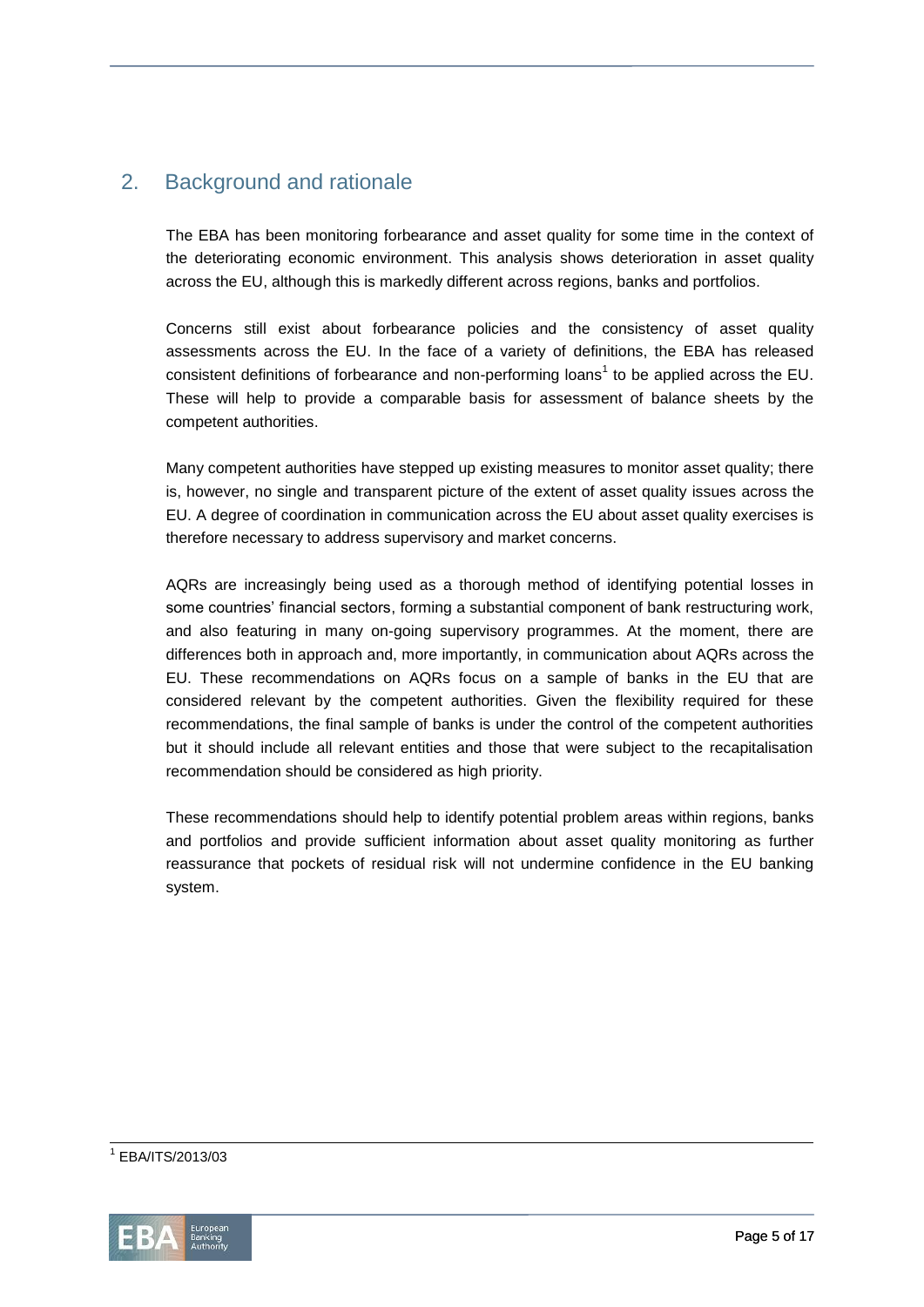## 3. EBA recommendations on asset quality reviews

#### **Status of these recommendations**

This document contains recommendations issued pursuant to Article 16 of Regulation (EU) No 1093/2010 of the European Parliament and of the Council of 24 November 2010 establishing a European Supervisory Authority (European Banking Authority), amending Decision No 716/2009/EC and repealing Commission Decision 2009/78/EC ('the EBA Regulation'). In accordance with Article 16(3) of the EBA Regulation, competent authorities and financial institutions must make every effort to comply with the recommendations.

Recommendations set out the EBA's view of appropriate supervisory practices within the European System of Financial Supervision or of how European Union law should be applied in a particular area. The EBA therefore expects all competent authorities to whom recommendations are addressed to comply with them. Competent authorities to whom recommendations apply should comply by incorporating them into their supervisory practices as appropriate (e.g. by amending their legal framework or their supervisory processes).

#### **Reporting requirements**

Pursuant to Article 16(3) of the EBA Regulation, competent authorities must notify the EBA as to whether they comply or intend to comply with these recommendations, or otherwise with reasons for non-compliance, by 23.12.2013<sup>2</sup>. In the absence of any notification by this deadline, competent authorities will be considered by the EBA to be non-compliant. Notifications should be sent by submitting the form provided at Section 5 to [compliance@eba.europa.eu](mailto:compliance@eba.europa.eu) with the reference 'EBA/Rec/2013/XX'. Notifications should be submitted by persons with appropriate authority to report compliance on behalf of their competent authorities.

Notifications will be published on the EBA website, in line with Article 16(3) of the EBA Regulation.

 2 In the case of the European Central Bank, notification must be provided within two months of the date on which it becomes a competent authority.

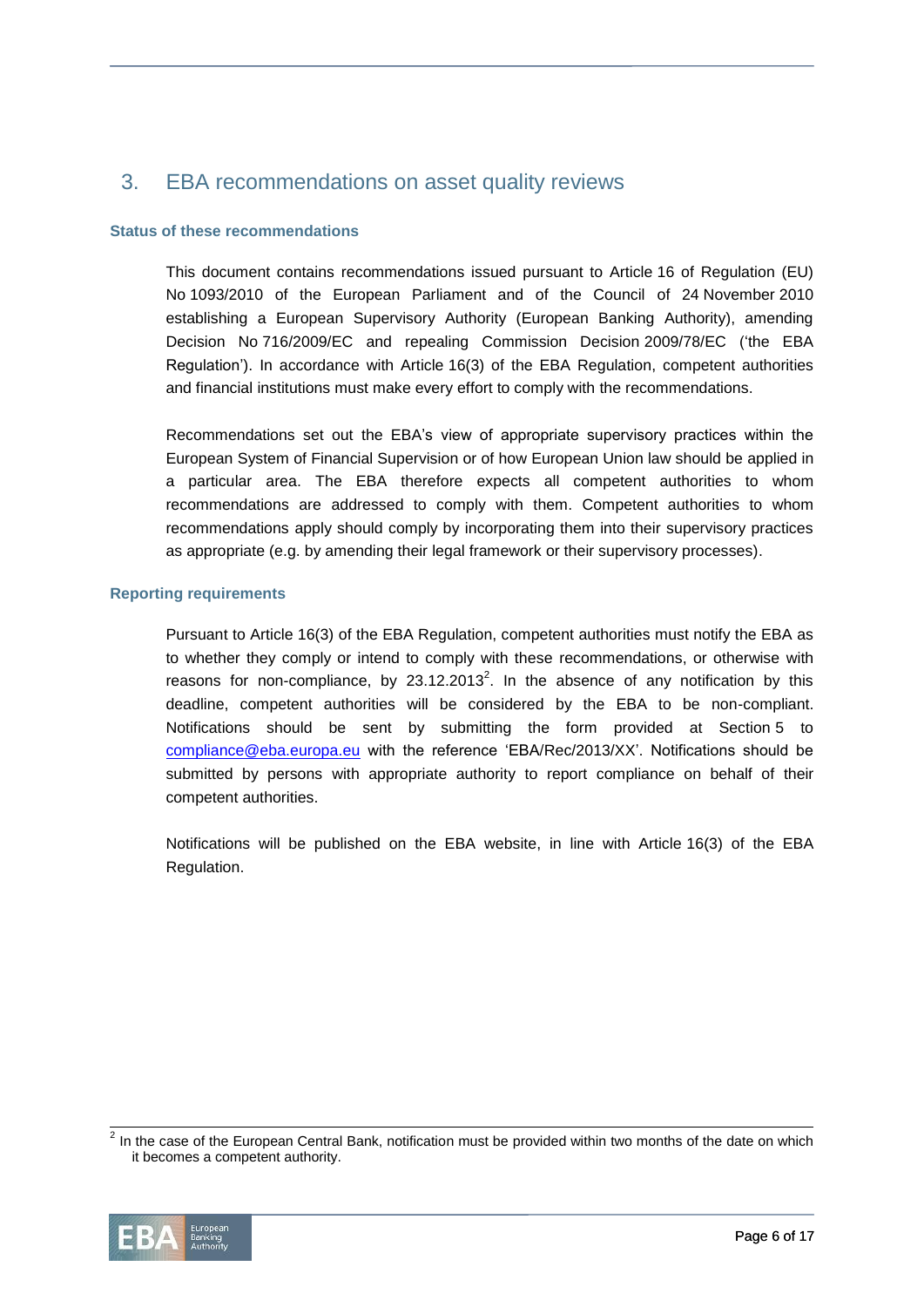## Title I – Subject matter, scope and definitions

- 1. These recommendations concern the conduct by competent authorities of asset quality reviews (AQRs) on credit institutions in relation to asset classes and exposures considered to be high risk as part of their supervisory oversight of those institutions pursuant to Directive 2006/48/EC $3$ . The objective of these recommendations is to contribute to a more uniform approach in the evaluation of credit institutions' credit portfolios, including risk classification and provisioning, in order to support sufficiently prudent capital levels and provisions to cover the risks associated with these exposures.
- 2. These recommendations apply to the competent authorities listed in Annex I.
- 3. The following definitions apply:
	- As far as possible and appropriate, the definition of 'non-performing exposures' is that in paragraphs 145 to 157 of the final draft ITS included in EBA/ITS/2013/03<sup>4</sup>.
	- As far as possible and appropriate, the definition of 'debt forbearance' is that in paragraphs 163 to 179 of the final draft ITS included in EBA/ITS/2013/03<sup>5</sup>. The definitions in Article 4 of Directive 2006/48/EC also apply.

#### Title II – Recommendations

- 4. Competent authorities should carry out a review of the quality of all relevant credit institutions' assets. Competent authorities should treat as a high priority those credit institutions listed in Annex II to the Recommendation of the European Banking Authority of 8 December 2011 on the creation and supervisory oversight of temporary capital buffers to restore market confidence (EBA/REC/2011/1).
- 5. Competent authorities should assess and identify which asset classes and/or exposures require reviews of asset quality, based on an assessment of materiality and risk.
- 6. The depth of the reviews to be conducted depends on the assessment of materiality and risk.
- 7. Where the credit institution has an established college of supervisors in place, the selection of asset classes and/or exposures should be communicated to and discussed within the college where activities extend beyond the SSM.

l



 $3$  Directive 2006/48/EC of the European Parliament and of the Council of 14 June 2006 relating to the taking up and pursuit of the business of credit institutions, OJ L 177, 30.6.2006, p.1.

<sup>4</sup> EBA final Draft Implementing Technical Standards on supervisory reporting of forbearance and non-performing exposures under article 99(4) of Regulation (UE) 575/2013 [EBA/ITS/2013/03]<br><sup>5</sup> ibid

ibid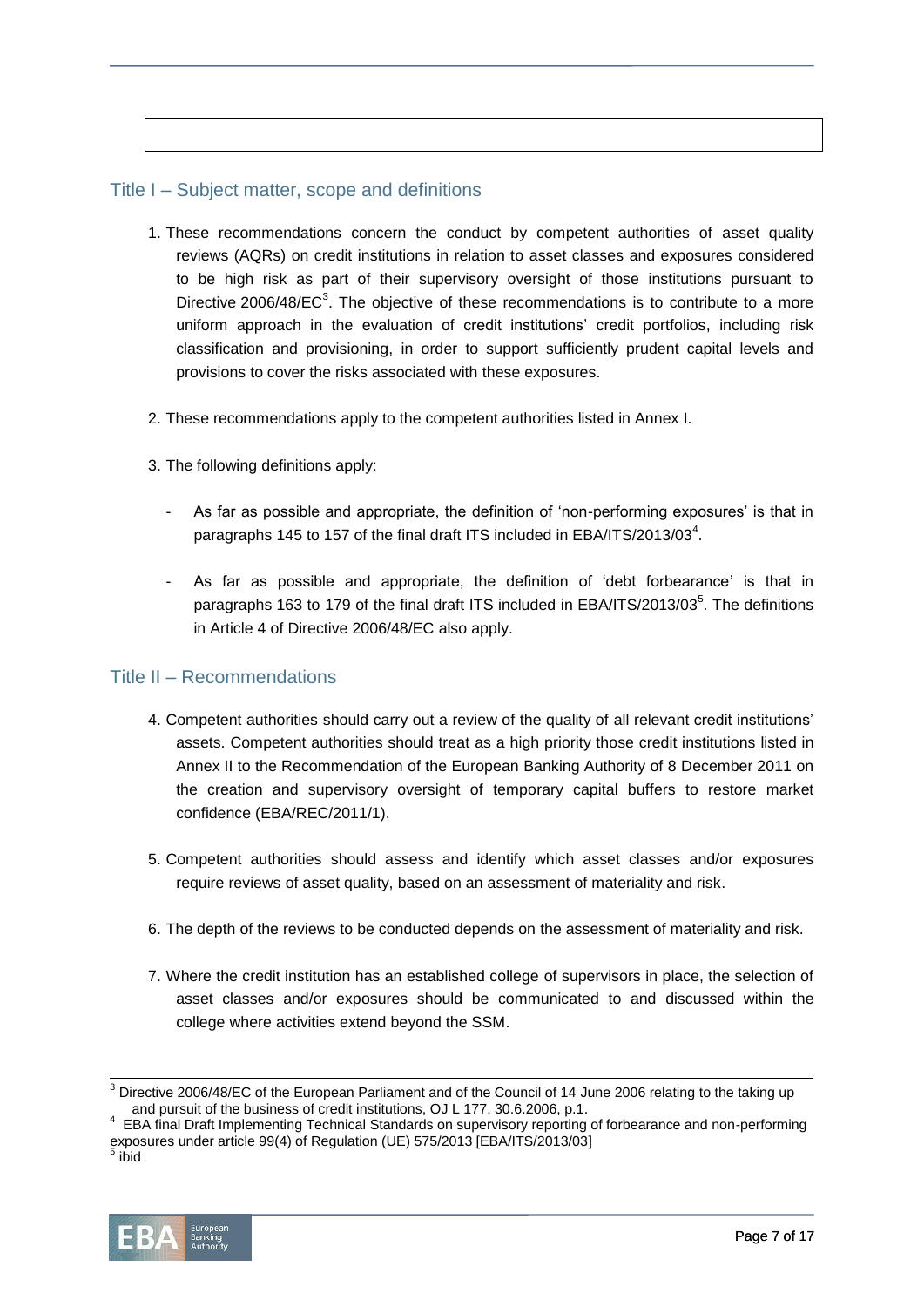8. Competent authorities should undertake asset quality reviews taking into account the good practices identified by the EBA and described in Annex II to these recommendations.

## Title III – Final provisions and implementation

9. The communication of the outcomes of the AQR by the EBA will fully respect the communication needs of the competent authorities. In particular, the SSM may need to develop its own communication policy for the outcomes of the balance sheet assessment that it will conduct before assuming its full operational functions, in compliance with the SSM regulation.

## 10. Competent

authorities should complete their AQR by no later than 31 October 2014. The preliminary outcome of the AQR should be reported to the EBA as soon as possible in order to ensure that it can be taken into account and support the EU-wide stress test due to be carried out in 2014.

11. Competent authorities are requested to report to the EBA, in a consistent manner, as soon as possible following conclusion of their AQRs.

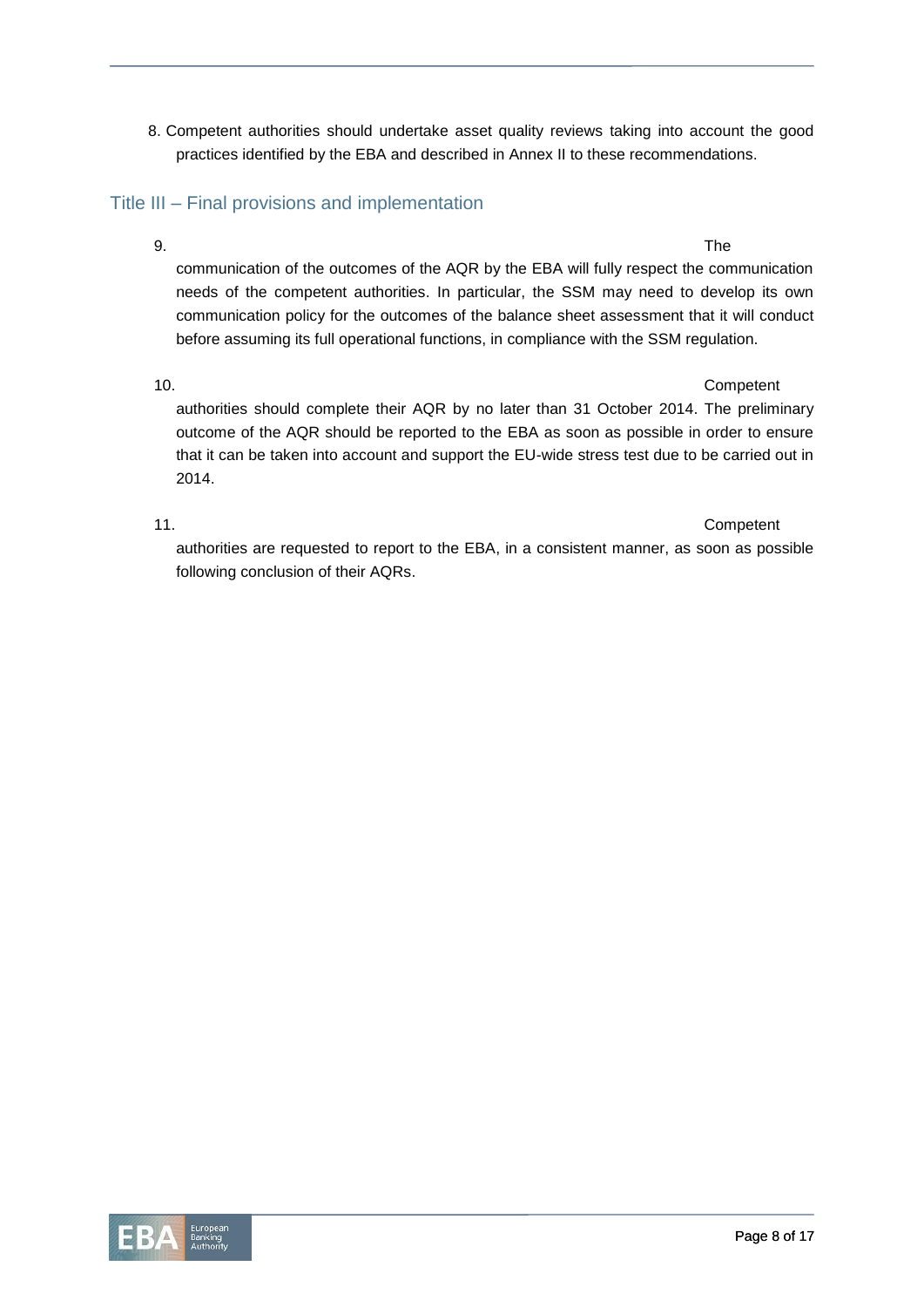|  |  | Annex I – List of competent authorities |
|--|--|-----------------------------------------|
|  |  |                                         |

| Austria         | Finanzmarktaufsicht (Financial Market Authority)                                                        |  |  |  |  |  |
|-----------------|---------------------------------------------------------------------------------------------------------|--|--|--|--|--|
| Belgium         | National Bank of Belgium                                                                                |  |  |  |  |  |
| <b>Bulgaria</b> | <b>Bulgarian National Banks</b>                                                                         |  |  |  |  |  |
| Croatia         | Hrvatska Narodna Banka (Croatian National Bank)                                                         |  |  |  |  |  |
| Cyprus          | <b>Central Bank of Cyprus</b>                                                                           |  |  |  |  |  |
| Czech Republic  | Ceska Narodni Banka (Czech National Bank)                                                               |  |  |  |  |  |
| Denmark         | Finanstilsynet (Danish Financial Supervisory Authority)                                                 |  |  |  |  |  |
| Estonia         | Finantsinspektsioon (Financial Supervision Authority)                                                   |  |  |  |  |  |
| Finland         | Finanssivalvonta (Finnish Financial Supervisory Authority)                                              |  |  |  |  |  |
| France          | Autorité de Contrôle Prudentiel (Prudential Control Authority)                                          |  |  |  |  |  |
| Germany         | Bundesanstalt für Finanzdienstleistungsaufsicht (Federal<br><b>Financial Supervisory Authority)</b>     |  |  |  |  |  |
| Greece          | <b>Bank of Greece</b>                                                                                   |  |  |  |  |  |
| Hungary         | Magyar Nemzeti Bank (Hungarian National Bank)                                                           |  |  |  |  |  |
| Ireland         | Central Bank of Ireland                                                                                 |  |  |  |  |  |
| Italy           | Banca d'Italia (Bank of Italy)                                                                          |  |  |  |  |  |
| Latvia          | Finansu un Kapitala Tirgus Komisija (Financial and Capital<br>Market Commission)                        |  |  |  |  |  |
| Lithuania       | Lietuvos Bankas (Bank of Lithuania)                                                                     |  |  |  |  |  |
| Luxembourg      | Commission de Surveillance du Secteur Financier (Commission<br>for the Supervision of Financial Sector) |  |  |  |  |  |
| Malta           | Malta Financial Services Authority                                                                      |  |  |  |  |  |
| Netherlands     | De Nederlandsche Bank (National Bank of Netherlands)                                                    |  |  |  |  |  |
| Poland          | Komisja Nadzoru Finansowego (Polish Financial Supervision<br>Authority)                                 |  |  |  |  |  |
| Portugal        | Banco de Portugal (Bank of Portugal)                                                                    |  |  |  |  |  |
| Romania         | Banca Națională a României (National Bank of Romania)                                                   |  |  |  |  |  |
| Slovenia        | Banka Slovenije (Bank of Slovenia)                                                                      |  |  |  |  |  |
| Slovakia        | Narodna Banka Slovenska (National Bank of Slovakia)                                                     |  |  |  |  |  |
| Spain           | Banco de España (Bank of Spain)                                                                         |  |  |  |  |  |
| Sweden          | Finansinspektionen (Swedish Financial Supervisory Authority)                                            |  |  |  |  |  |
| United Kingdom  | <b>Prudential Regulation Authority</b>                                                                  |  |  |  |  |  |
|                 | European Central Bank <sup>6</sup>                                                                      |  |  |  |  |  |

#### EEA-EFTA competent authorities<sup>7</sup>

|         | Fjármálaeftirlitið (Icelandic Financial Supervisory Authority - |
|---------|-----------------------------------------------------------------|
| Iceland | FME)                                                            |
|         |                                                                 |

 $^6$  These recommendations will apply to the European Central Bank following the entry into force of the proposed Council Regulation conferring specific tasks on the European Central Bank concerning policies relating to the prudential supervision of credit institutions (COM(2012) 511 final).

 $7$  EEA-EFTA State competent authorities are not currently required to confirm compliance with EBA guidelines and recommendations. These recommendations therefore apply to them on a voluntary basis.

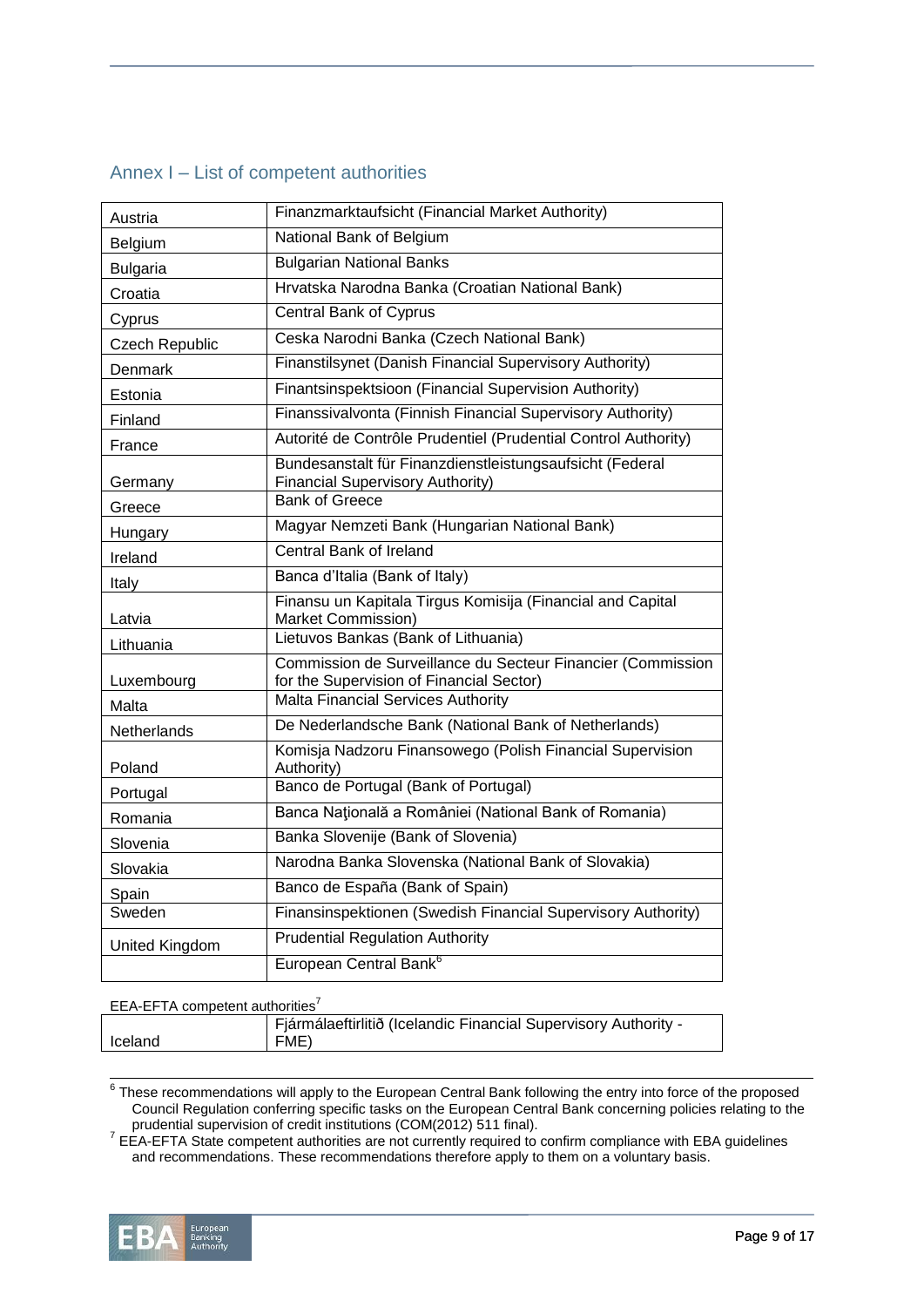| Liechtenstein | Finanzmarktaufsicht - FMA (Financial Market Authority)     |  |  |  |  |  |
|---------------|------------------------------------------------------------|--|--|--|--|--|
| Norway        | Finanstilsynet (Norwegian Financial Supervisory Authority) |  |  |  |  |  |

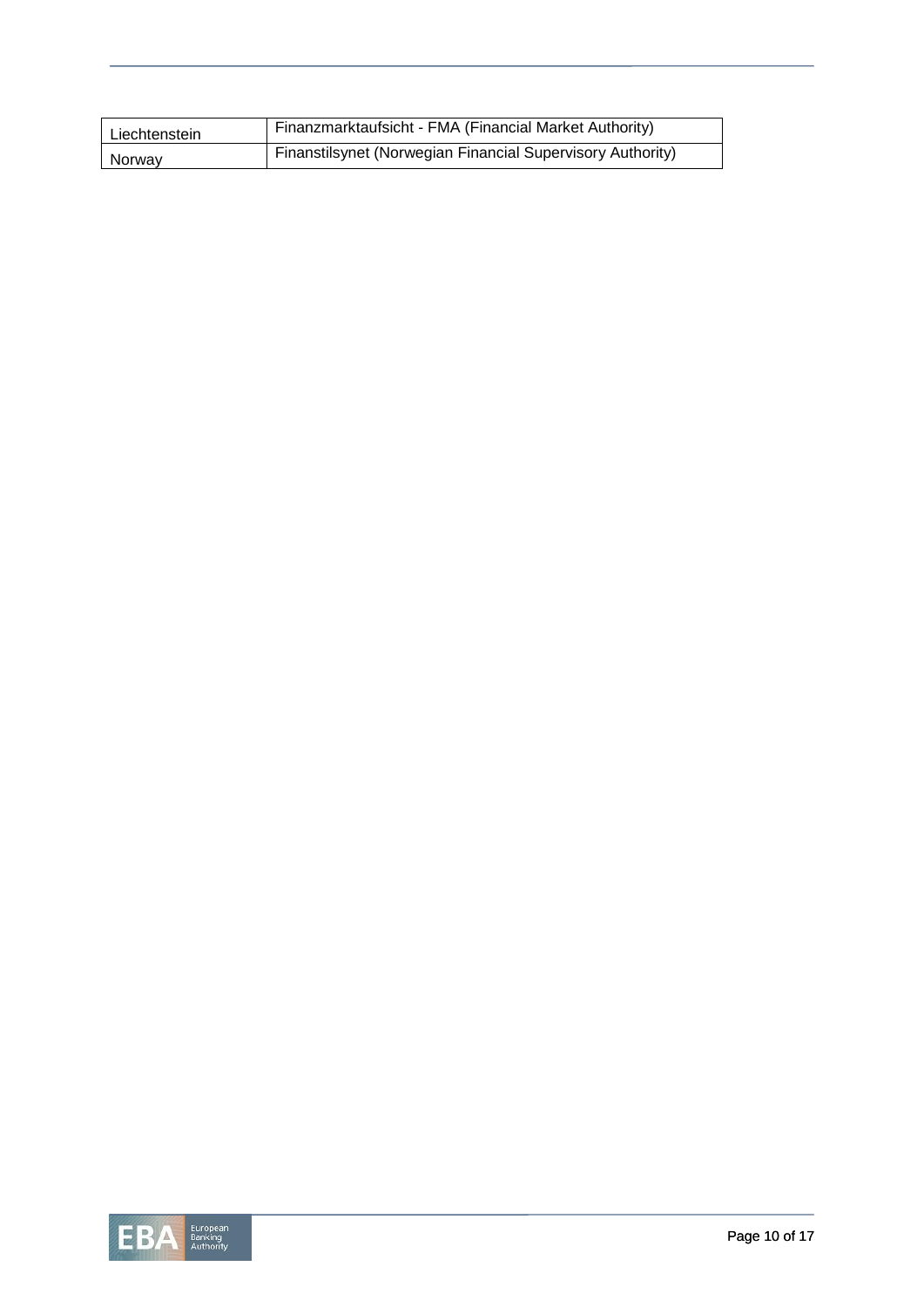## Annex II - Good practice for performing asset quality reviews

Drawing on the experience of experts around the European Union who have undertaken, or are undertaking, various AQRs appropriate to their circumstances and requirements, this Annex sets out some good practice identified by the experts. This does not mean that all steps described below are always relevant for all asset classes and/or exposures. Rather, these are steps that can be considered and assessed depending on the materiality and relevance for priority asset classes and/or exposures.

- 1. Competent authorities aim to select the asset classes and/or exposures using the risk and materiality guidance below, as far as possible, and following the process outlined below.
- 2. Competent authorities aim to undertake AQRs using in-depth quantitative and qualitative analysis of the selected set of asset classes and/or exposures, determining which steps are most appropriate based on their assessment of materiality and risk.

### Typical tasks undertaken on an overall loan book level

#### **Data integrity, risk classification and quantitative portfolio analysis**

- 3. As a starting point for an AQR, competent authorities indicate that an assessment of data integrity based on accounting standards and correct risk classification is often undertaken along with a quantitative portfolio analysis of the overall loan book.
- 4. To ensure there is an effective starting point, competent authorities check the quality and integrity of the data and the proper allocation of exposures across risk categories, including asset classes and/or exposures of the overall loan book. They may:
	- a. assess whether the classifications of loans into the asset class are correct and whether the boundaries between (sub-) portfolios are clear and consistently applied across the whole banking group (e.g. SME loans: separate category, partially included in corporate portfolio, partially in retail portfolio);
	- b. evaluate the segments / subcategories used by the credit institutions including definitions and boundaries – for different loan quality levels (e.g. low risk, management attention, watch list, substandard, restructured/renegotiated, forborne, non-performing);
	- c. check whether there is a coherent default definition and/or non-performing definition and how these compare to the definition on 'non-performing exposures' set out in paragraphs 145 to 157 of the final draft ITS included in EBA/ITS/2013/03;
	- d. analyse the characteristics and structure of the portfolio given the segmentation under point (b) above.

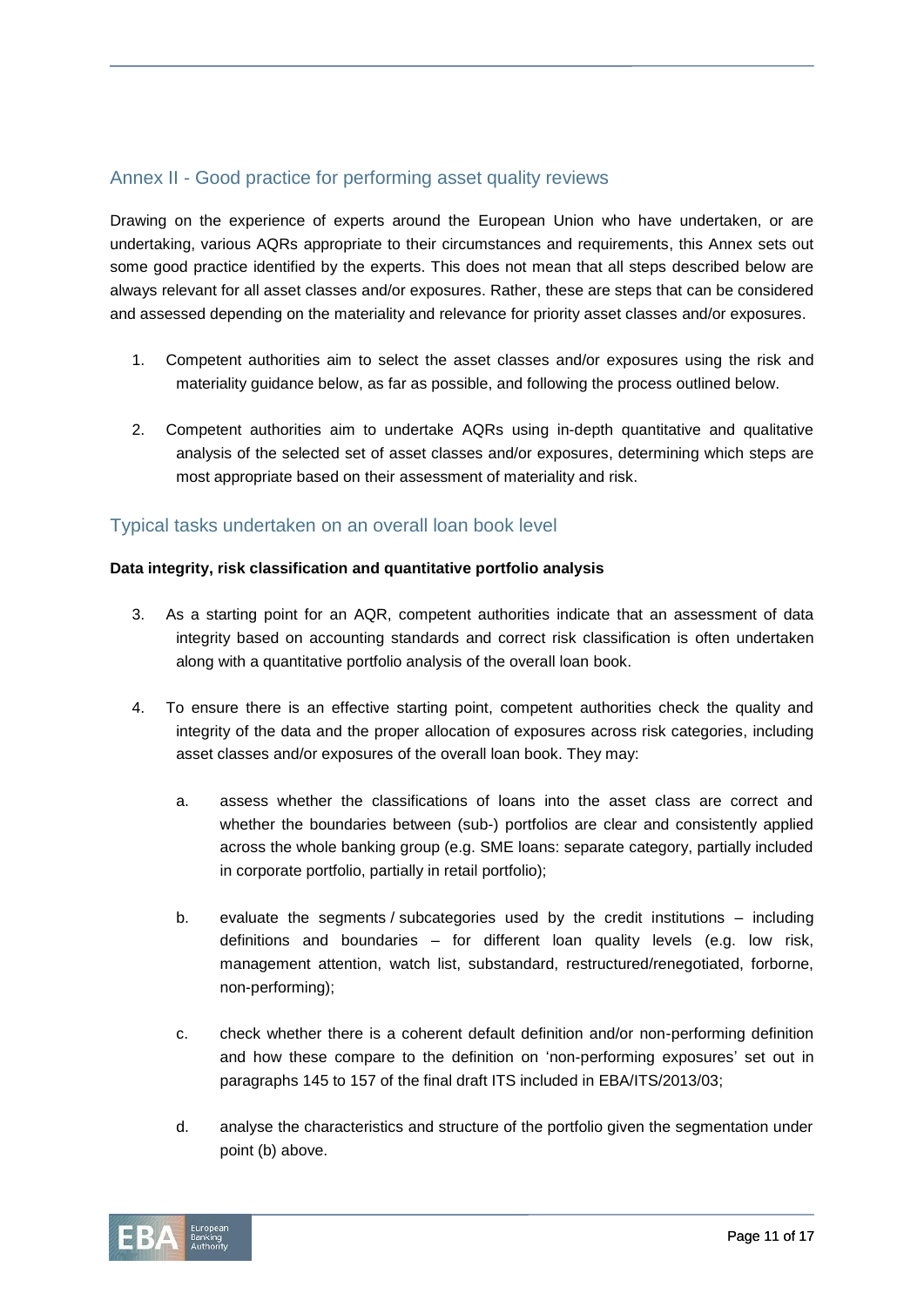- 5. Based on an assessment of materiality and risk, and differences in the depth and breadth of the initial portfolio, further analysis may be necessary and justifiable.
- 6. Such further analysis is often considered of the following:
	- exposure value
	- **•** maturity
	- collateralisation
	- risk classification
	- type of asset
	- regional distribution
	- year of underwriting (vintage analysis)
	- major concentrations
	- provisioning
	- coverage ratio.

#### **Loan underwriting and monitoring**

7. Competent authorities may assess credit institutions' loan underwriting and monitoring practices, which are relevant for the initial segmentation.

#### Tasks on a specific portfolio level

8. Having assessed data quality across the loan portfolio, an assessment of priority portfolios often follows. This analysis narrows down which asset classes and specific portfolios are to be the focus of the more detailed analysis described below.

#### **Forbearance**

- 9. Using, as far as possible and appropriate, the definition of forbearance in paragraph 3 of these recommendations, competent authorities identify the potential use of forbearance and its impact on valuation. They may:
	- a. assess how restructuring is defined; check if the definition is uniform across the banking group and benchmark the internal definition to the harmonised one;
	- b. check whether consistent reporting of forborne exposures is in place, and whether forborne exposures are systematically flagged in the reporting system(s) across the credit institution;
	- c. assess whether defined processes and policies are in place for the application of forbearance practices and consider how they are defined across the banking group;
	- d. quantify the amount of forborne exposures in the portfolio analysed;
	- e. assess whether or not forborne and restructured loans are sufficiently provisioned;

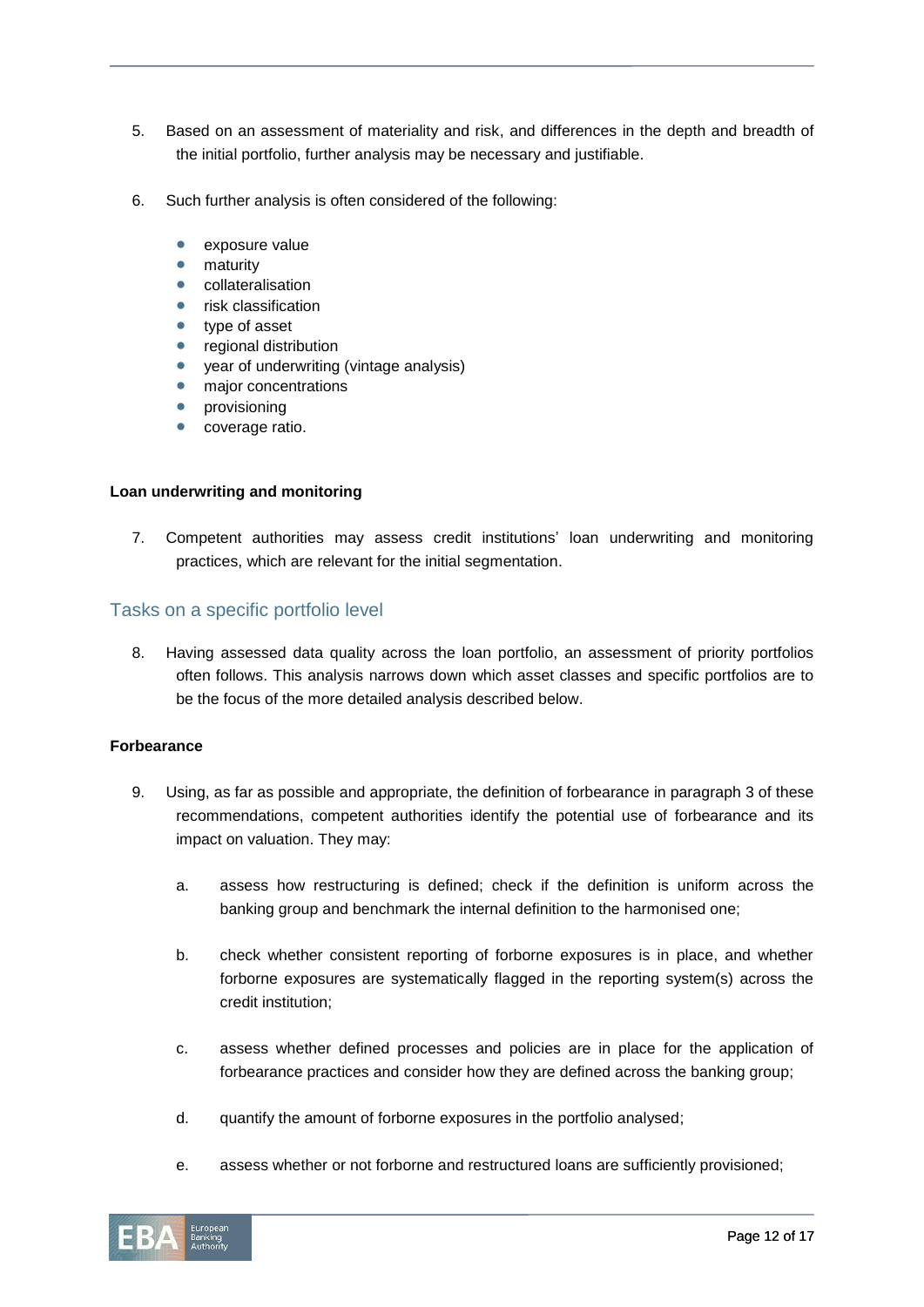- f. analyse a sample of forborne loans to assess whether they are properly classified;
- g. identify the standards and procedures for monitoring, evaluating and updating loan performance and loan risk profiles.

#### **Non-performing loans and arrears management**

- 10. Competent authorities may assess how credit institutions manage non-performing loans (in line with the harmonised definition of non-performing exposures as far as possible (paragraphs 145 to 157 of the final draft ITS included in EBA/ITS/2013/03) and also how they manage arrears. Competent authorities may:
	- a. assess the existence/functioning of workout departments and related policies (early warning systems, conditions for transferring customers into workout, restructurings, legal procedures, etc.);
	- b. identify the processes for early and late collection and their efficiency (e.g. analysis of the days past due status of customers);
	- c. assess the conditions for transferring customers back into the performing portfolio or out of the balance sheet;
	- d. quantify potential sales of distressed assets/portfolios.

#### **Collateral management and assessment**

- 11. Competent authorities often assess how credit institutions evaluate, manage and monitor collateral. In particular, they can:
	- a. evaluate how responsibility for collateral evaluation is allocated (internal versus external appraisal) and their independence for loan underwriting;
	- b. gather evidence on the frequency of appraisals, reasons for revaluation, age of appraisals;
	- c. assess how haircuts and valuation parameters are derived and validated and whether they are based on historic data. Additionally assess the link to provisioning, specifically if this data (internal collateral values) is used to derive the level of provisions;
	- d. assess statistical revaluation tools for small real estate assets and investigate parameter estimations and how they are validated.

#### **Provisioning and risk coverage**

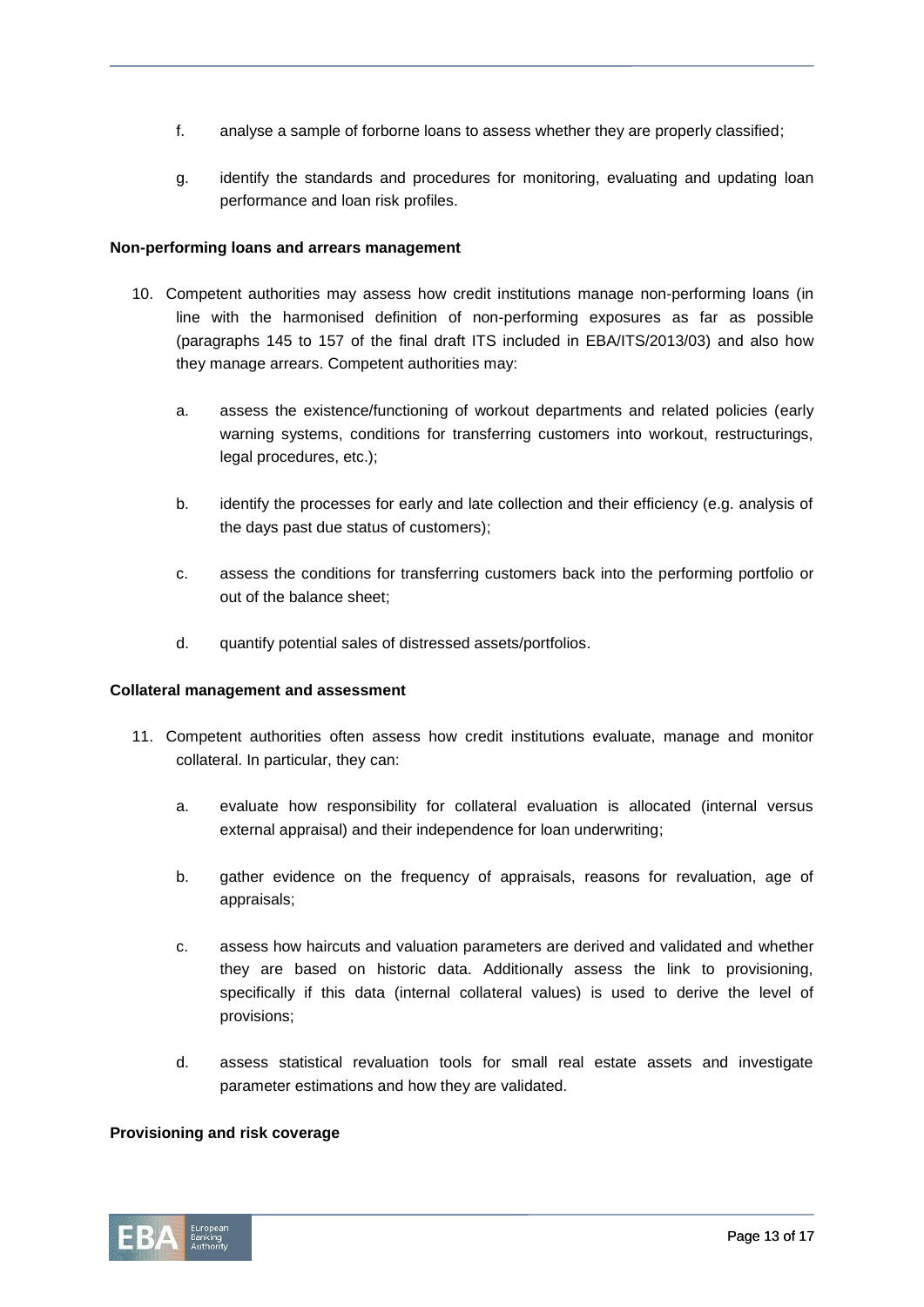- 12. Competent authorities also assess whether the level of provisions and risk coverage are consistent with the quality of the assets in credit institutions' portfolios. In particular, they can:
	- a. identify which rules apply for building specific as well as general loan loss provisions and risk coverage and assess whether they are consistently applied;
	- b. evaluate which parameters are used for the general loan loss provisions and risk coverage calculation and whether they are validated and adequate;
	- c. compare coverage ratios in different segments, if possible also comparing with the relevant peer group;
	- d. check whether or not the level of provisioning and risk coverage in individual cases is adequate based on a sample of problematic loans;
	- e. assess whether provisioning requirements are applied to foreclosed assets.

#### Assessment of materiality and risks

- 13. In assessing and identifying asset classes and/or exposures to be reviewed and in determining the depth and breadth of the analysis, competent authorities can assess the materiality and risks of asset classes and/or exposures.
- 14. In assessing materiality and risks, competent authorities can consider different aspects, among which are the following:
	- quantitative factors on the basis of:
		- asset class and/or portfolio level;
		- risk concentration versus risk diversification;
		- collateralisation;
		- **•** provisioning;
		- environmental factors (macro-economic conditions, e.g. sharp correction of commercial real estate prices);
	- qualitative factors on the basis of:
		- **·** inherent risks:
		- effectiveness of credit controls.
- 15. Based on the assessment of materiality and risks, competent authorities may identify areas that require review or more in depth investigation, including:
	- asset class and/or sub-portfolio at national level;
	- quantitative asset class and/or sub-portfolio level of individual credit institutions; and
	- qualitative components level of individual asset classes and/or sub-portfolios.

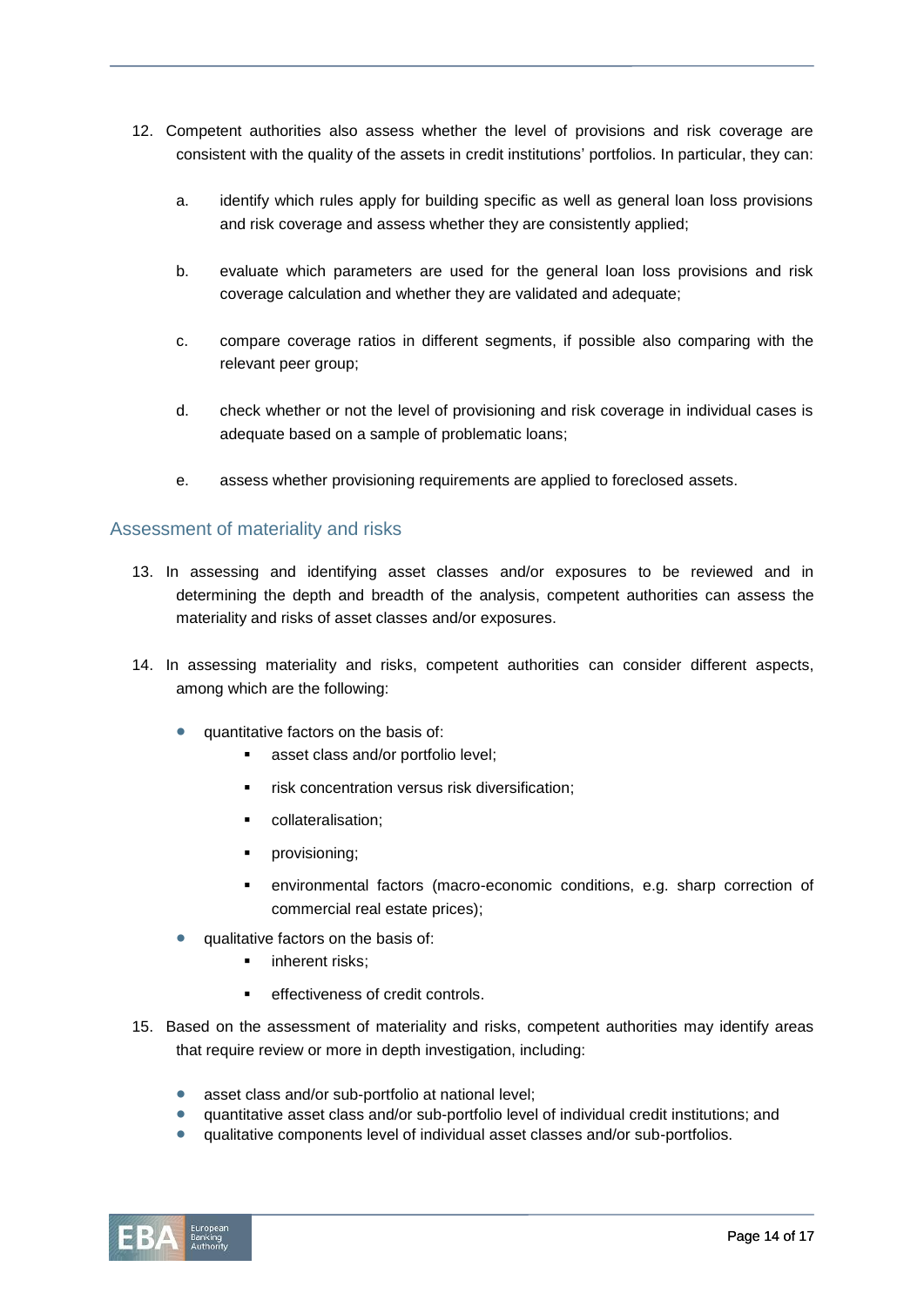16. Based on this assessment, portfolios which are relevant to a meaningful and effective AQR can be identified, analysed and reviewed in detail.

#### Resources

- 17. Competent authorities note that, to effectively undertake an AQR, adequate resources need to be allocated to the exercise. The size of the exercise and resources should be proportionate not only to the components to be included but also to the depth and breadth of the assessment and the materiality and risks identified.
- 18. Competent authorities may use appropriate teams of experts to undertake the reviews, which may include outsourcing to host supervisors, or using mixed teams, for analysis on relevant portfolios.
- 19. In some cases competent authorities can consider the possibility to rely on the support of third parties for the purpose of carrying out the asset quality review or parts of it, which would remain under their oversight and responsibility anyway.

### Reporting requirements

- 20. Reporting requirements may reflect the level of detail of the assessments carried out.
- 21. Quantitative reporting may, as far as possible, use existing frameworks such as the COREP and FINREP frameworks.
- 22. Reporting should cover the following areas at least:
	- a. basic information about banks in the sample;
	- b. loan portfolio risk classification;
	- c. forbearance and non-performing loans;
	- d. arrears levels and arrears resolution measures;
	- e. risk coverage and provisioning levels and targets.
- 23. Qualitative reporting may be done using a scoring system established by the competent authorities responsible.

## Undertaking AQRs using the colleges of supervisors

#### **Phase 1: Scope of Application**

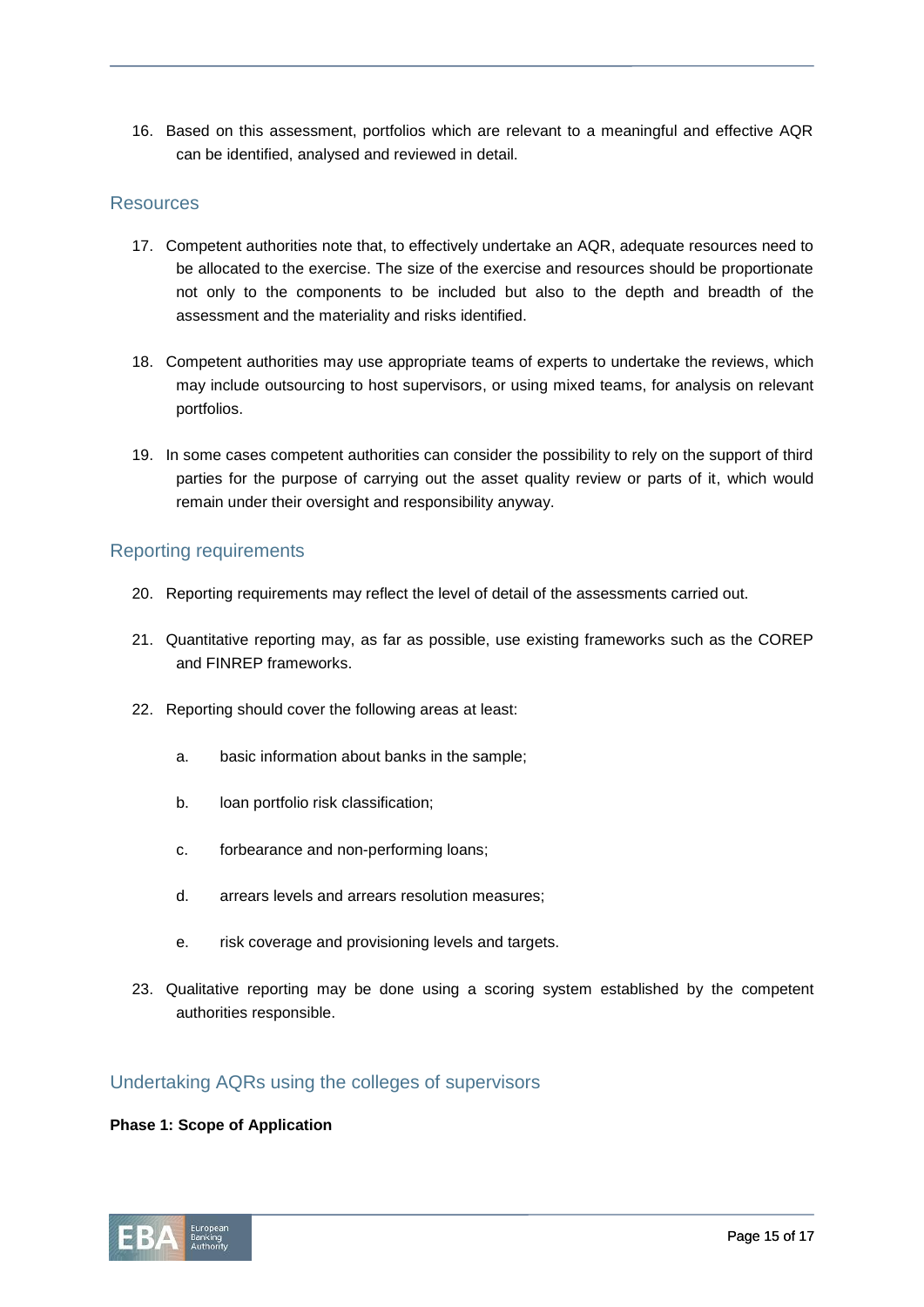- 24. Consolidating competent authorities of cross-border credit institutions inform the college that the AQR will be performed on the bank in question and they discuss the selection of the relevant asset classes and/or exposures for review.
- 25. Consolidating competent authorities share the results of their assessment of materiality and risk of the asset classes and/or exposures with both EU host supervisors and the EBA, using criteria of materiality and risk as described above.

#### **Phase 2: Undertaking the AQR exercise**

26. Host supervisors can be invited to nominate experts to help carry out the reviews where necessary and appropriate.

#### **Phase 3: Sharing of results in the colleges**

- 27. Consolidating competent authorities inform the college of, and discuss within the college, the outcome of the reviews. The college reviews and discusses the results.
- 28. Additionally, the college may:
	- if subsidiaries are affected, seek to find common ground in their recommendations, e.g. on extra provisions needed;
	- seek a coordinated supervisory approach by making appropriate adjustments as a result of the AQRs.